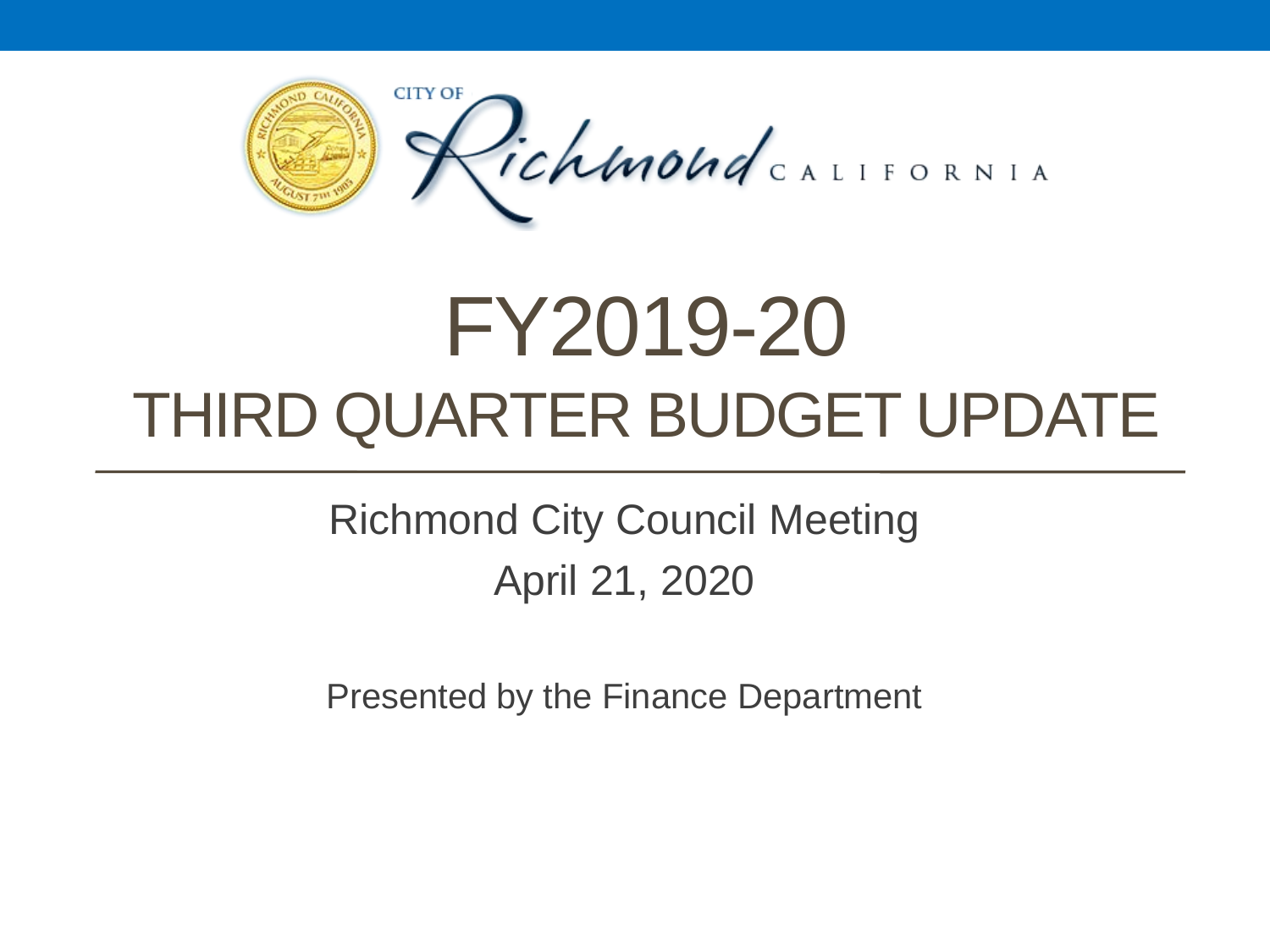#### Presentation Topics

- Status of FY2019-20 Budget and preliminary estimates of impact of COVID-19 on City Finances
- Status of FY2020-21 Budget Development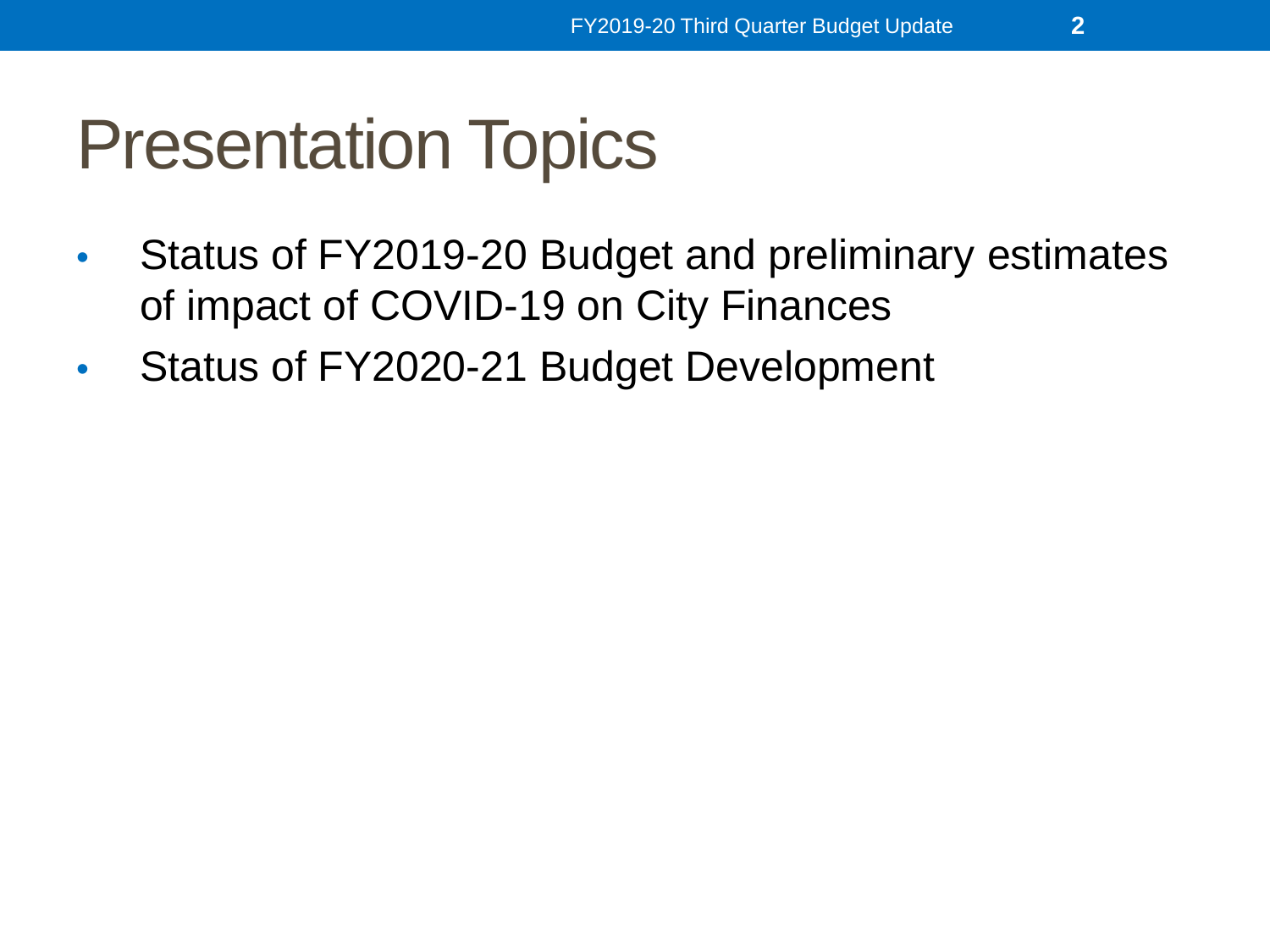- Stay-at-Home Order issued through May 3, 2020
- Preliminary projections assume impact through 6/30/2020 (year-end)
	- Biggest loss projected in Sales & Use Tax category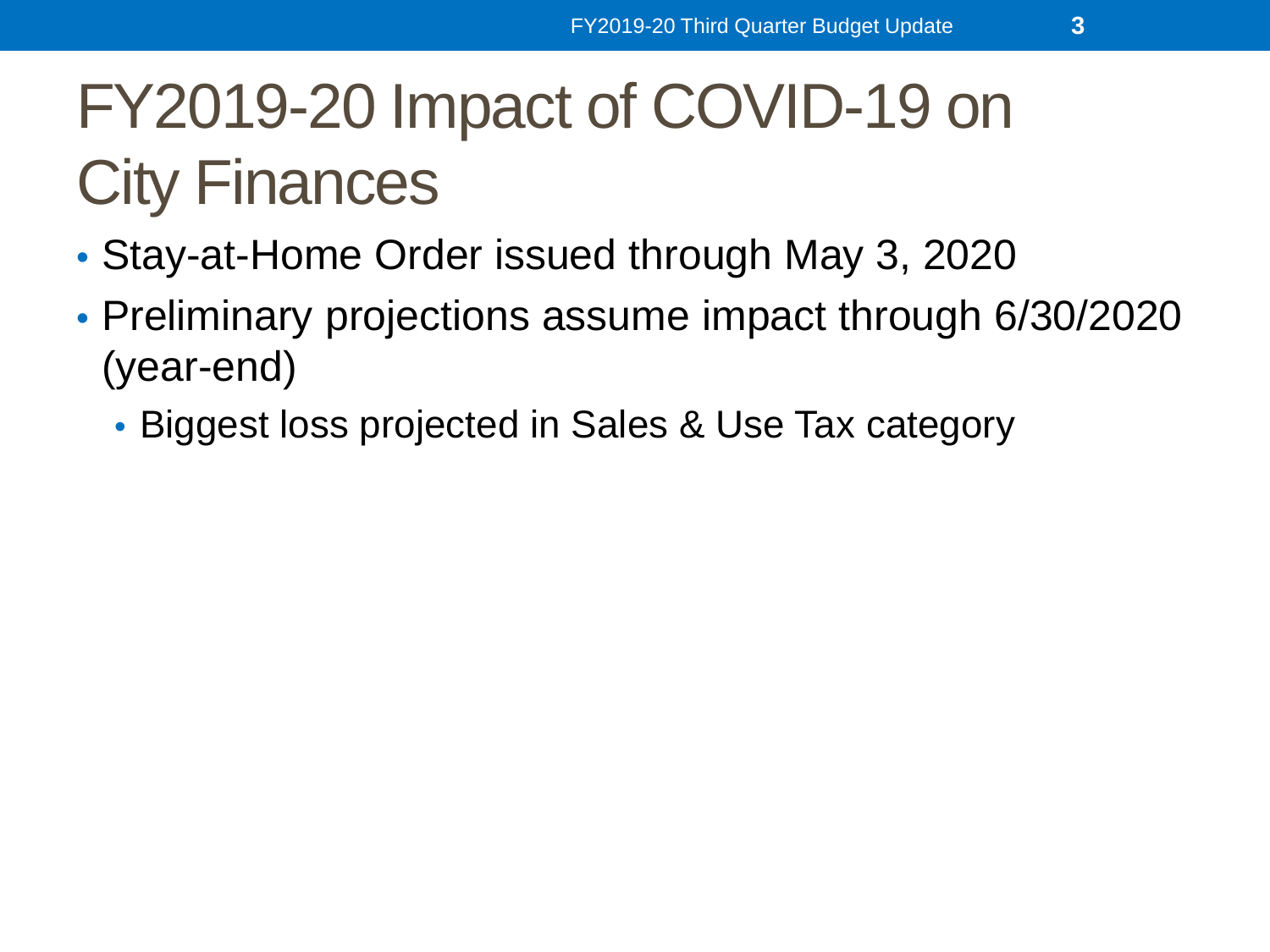- Revenue Assumptions Non-Departmental
	- Property Tax
		- No impact in current fiscal year
	- Sales & Use Tax
		- Overall reduction of 8.5% or \$4.1 million
	- Utility Users Tax (UUT)
		- No significant impact in current fiscal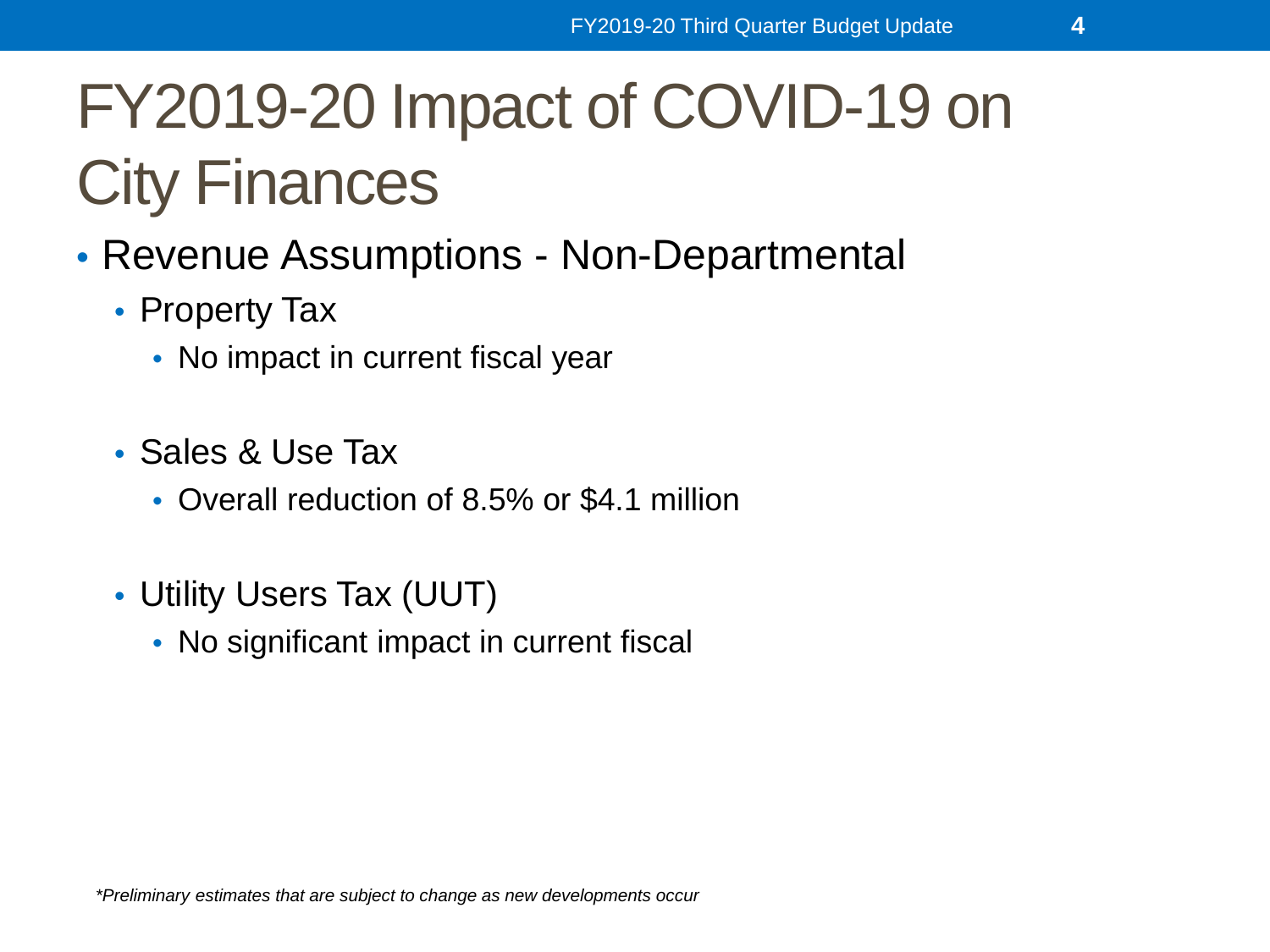- Revenue Assumptions Departmental
	- Projecting minimal to no revenue in the fourth quarter
	- Estimated revenue losses:

| Licenses, Permits & Fees       | $-487,015$   |
|--------------------------------|--------------|
| <b>Fines &amp; Forfeitures</b> | $-313,855$   |
| <b>Charges for Services</b>    | $-225,000$   |
| <b>Rental Income</b>           | $-118,613$   |
| <b>Other Revenue</b>           | $-8,786$     |
| Total                          | $-1,153,269$ |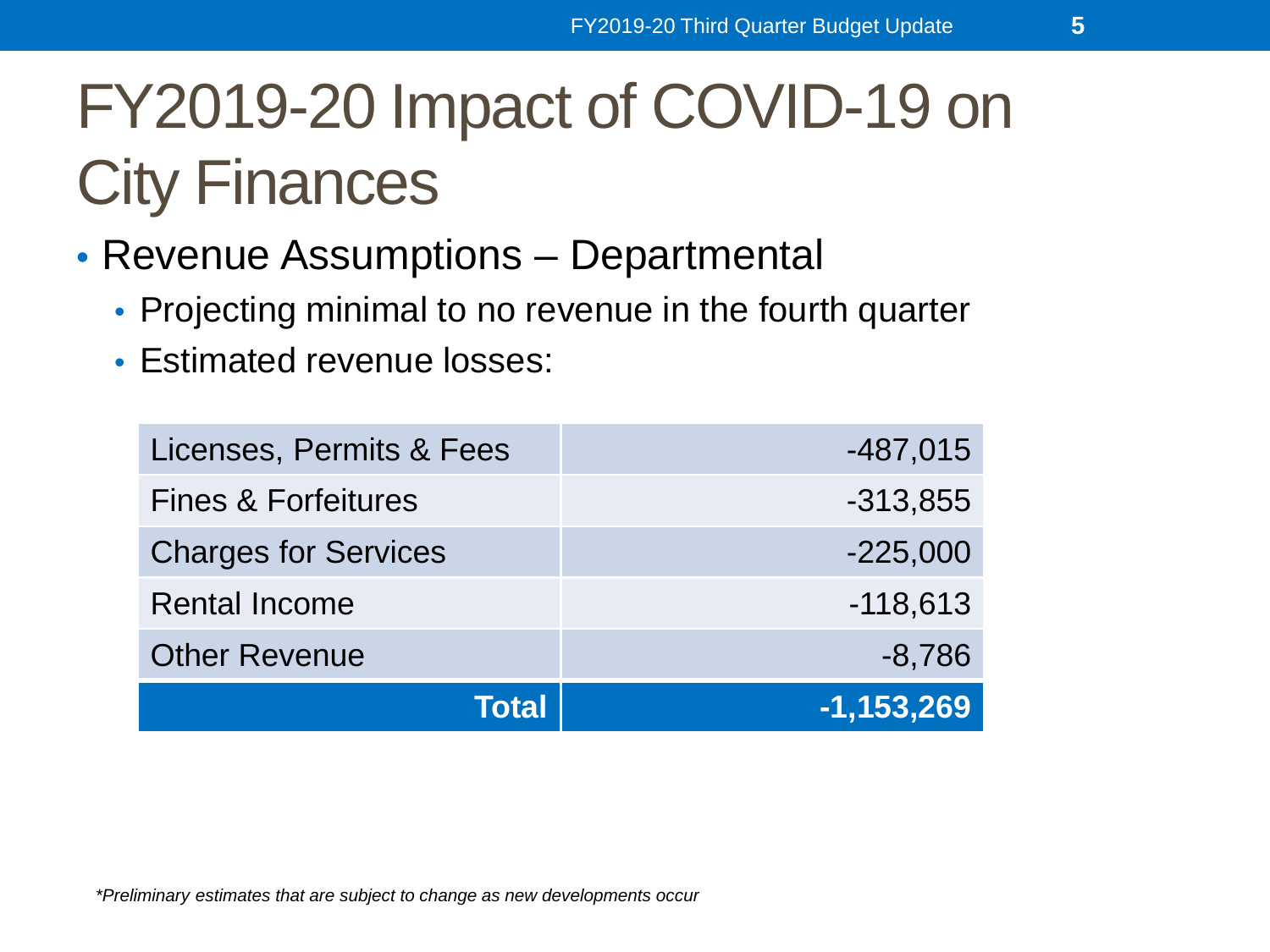- Expenditure Assumptions
	- Community Services
		- Estimated reduction of \$340,982 or 30% in part-time temporary staff
- Salaries and benefits may change
- No other reductions proposed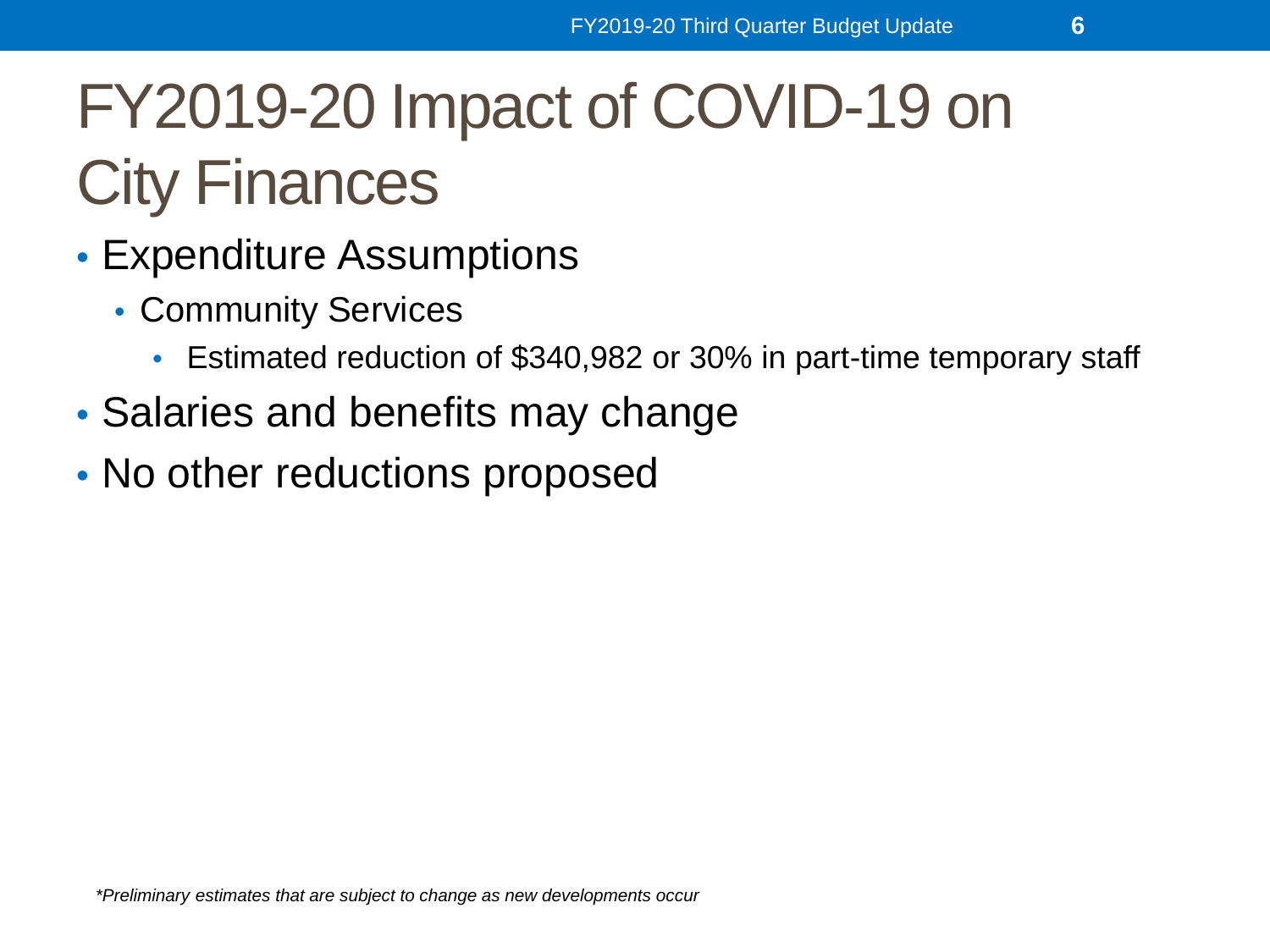#### Employee Compensation

Since March 16<sup>th</sup>:

- All full-time staff (essential and non-essential) was fully compensated without the use of accruals, with very few exceptions
- Temporary employees were paid through March 31<sup>st</sup> and asked to file for unemployment and informed the City would not contest their claims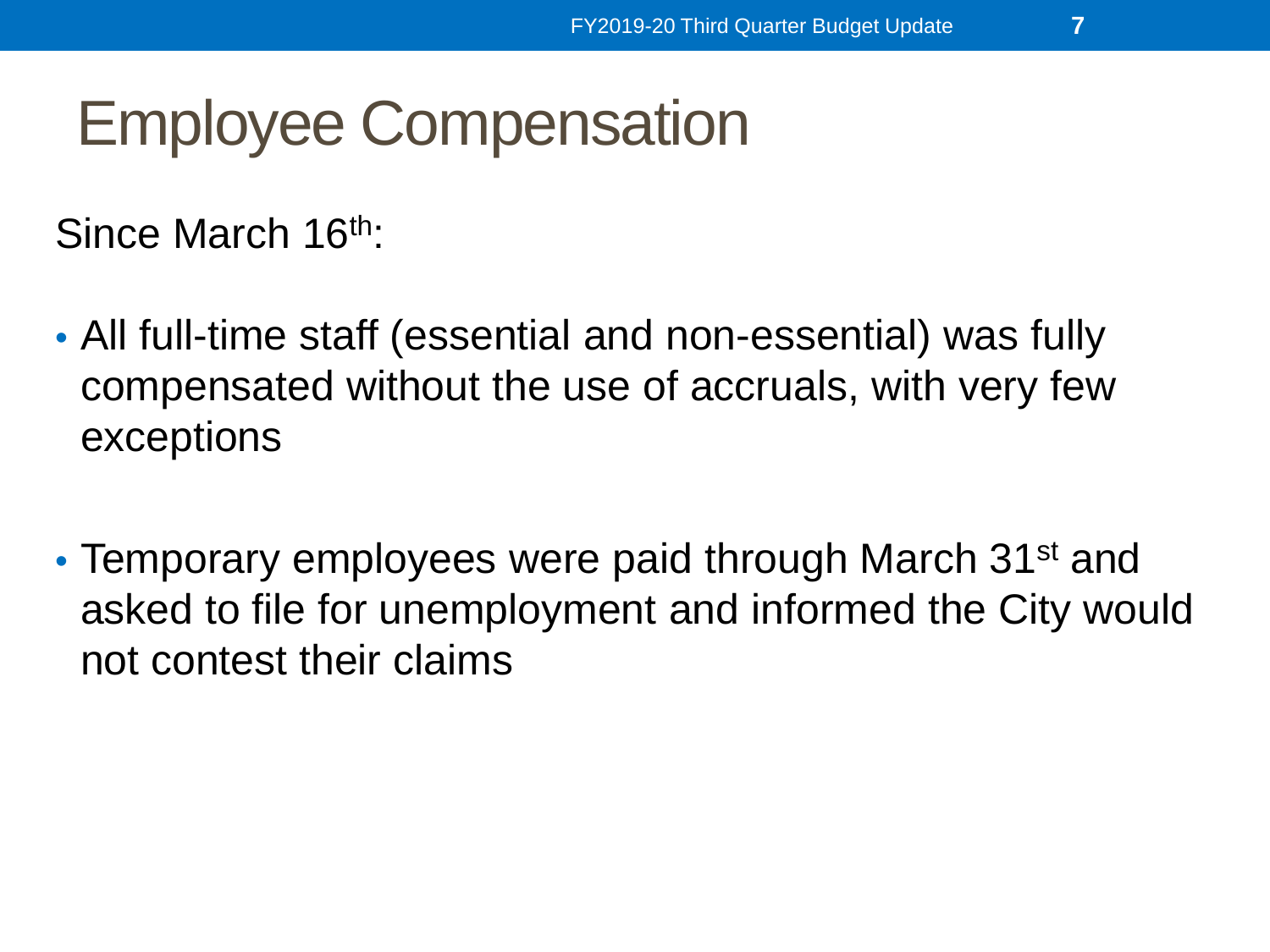#### Employee Compensation Policy Options

If Shelter-in-Place Order Remains:

- **Option A** allows for full compensation of all city staff with the use of accruals for time they are not working
- **Option B** continues the current course of action and extends paid leave to employees (without requiring the use of accruals) who are unable to work full-time through May 31, 2020

**Next Steps**: City Council Presentation on April 28, 2020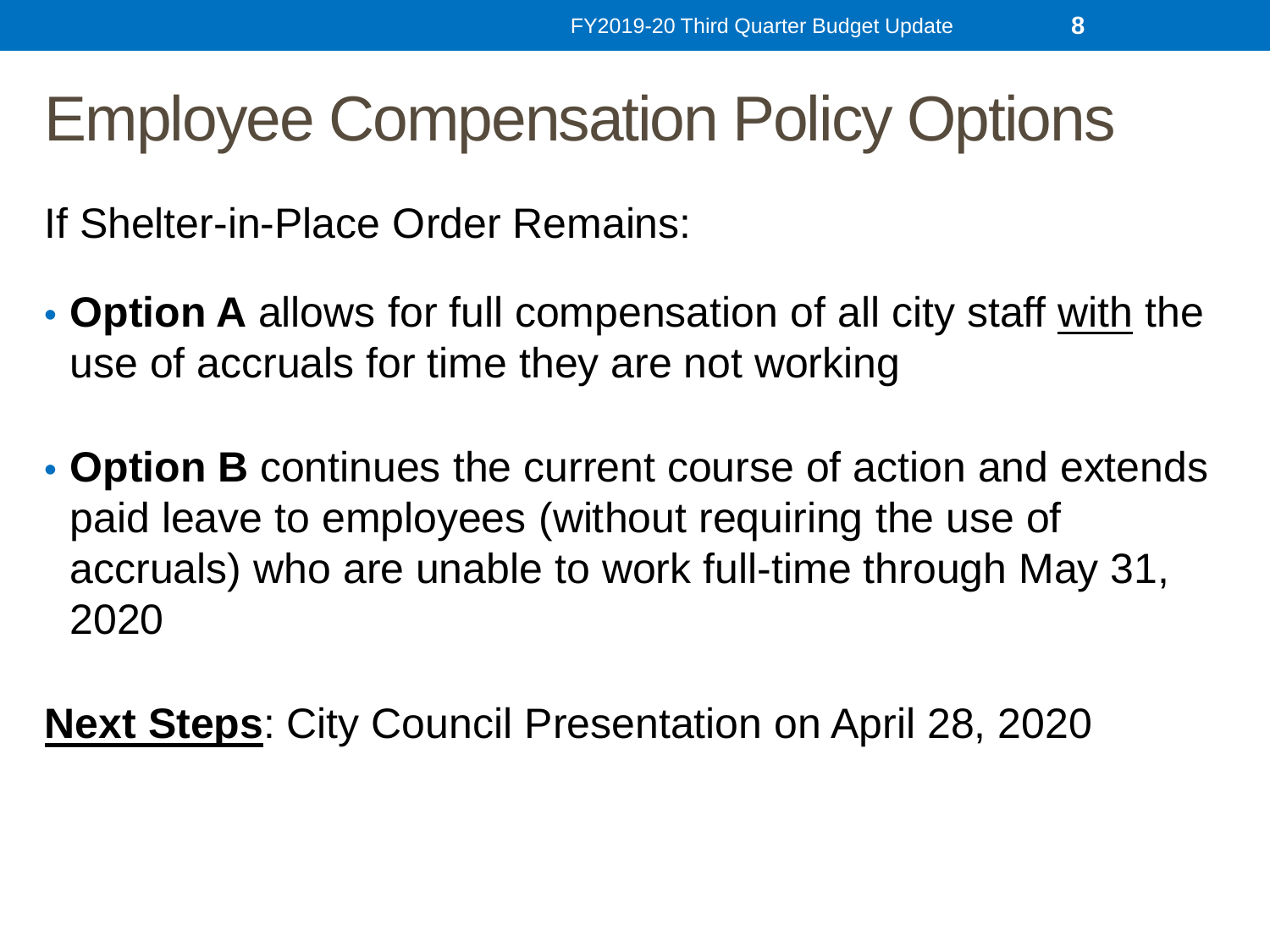#### FY2019-20 Impact of COVID-19 on City Finances General Fund – All Revenues

FY2019-20 **CY REV PROJECTED** FY2019-20  $\%$ **CURRENT YR** % **GENERAL FUND-0001 ACTUALS BUDGET REDUCTIONS PROJECTION YTD Budget** Period 13 04/13/2020 Coll. **Reduction** Period 9 **30 PROPERTY TAXES**  $(43,897,435)$  $(43,897,435)$ 54.0% 0.0%  $(23,691,494)$ ÷. 31 SALES & USE TAX  $(27,013,882)$  $(48, 356, 233)$ 4,125,064  $(44, 231, 169)$ 61.1%  $-8.5%$ 110,213 79.8%  $-0.2%$ **32 UTILITY USERS TAX**  $(36,862,588)$  $(46, 278, 438)$  $(46, 168, 225)$  $(8, 376, 740)$ 62.6% **33 OTHER TAXES**  $(12,841,286)$  $(536, 376)$  $(13, 377, 662)$ 4.2% 89.9%  $-9.5%$ 34 LICENSES, PERMITS & FEES  $(5,300,247)$  $(6,514,667)$ 619,735  $(5,894,932)$ 35 FINES & FORFEITURES  $(485, 472)$  $(941, 160)$  $(627, 102)$ 77.4%  $-33.4%$ 314,058 39.8% 0.0% 36 USE OF MONEY&PROPRTY  $(93, 877)$  $(236,079)$  $(236,079)$  $(1,993,466)$  $(3,688,840)$ 250,000  $(3,438,840)$ 58.0%  $-6.8%$ **37 CHARGES FOR SERVICES**  $(184, 914)$ 73.3%  $(270, 996)$ 18,786  $(252, 210)$ **38 OTHER REVENUE** -6.9% **39 RENTAL INCOME**  $(742, 986)$  $(946, 529)$ 118,613  $(827, 916)$ 89.7%  $-12.5%$  $(87, 405)$  $(65,000)$ 205.2% **3A INTERGOV STATE TAXES** 22,405  $(42, 595)$  $-34.5%$ **3C INTERGOV STATE GRANT**  $(639, 281)$  $(809, 740)$  $(809, 740)$ 78.9% 0.0% ÷.  $(267, 706)$  $(314,076)$ 85.2% 0.0%  $(314,076)$ **3D INTERGOV OTHER GRANT 60 PROC FR SLE PROP**  $(32, 835)$  $(55,000)$  $(55,000)$ 59.7% 0.0% 90 OPER XFERS IN  $(8,960,944)$  $(11, 565, 857)$ 1,919,042  $(9,646,815)$ 92.9%  $-16.6%$ **GENERAL FUND REVENUES**  $(114, 733, 837)$  $(176, 781, 337)$ 6,961,540  $(169, 819, 797)$ 67.6%  $-3.9%$ 

*\*Preliminary estimates that are subject to change as new developments occur*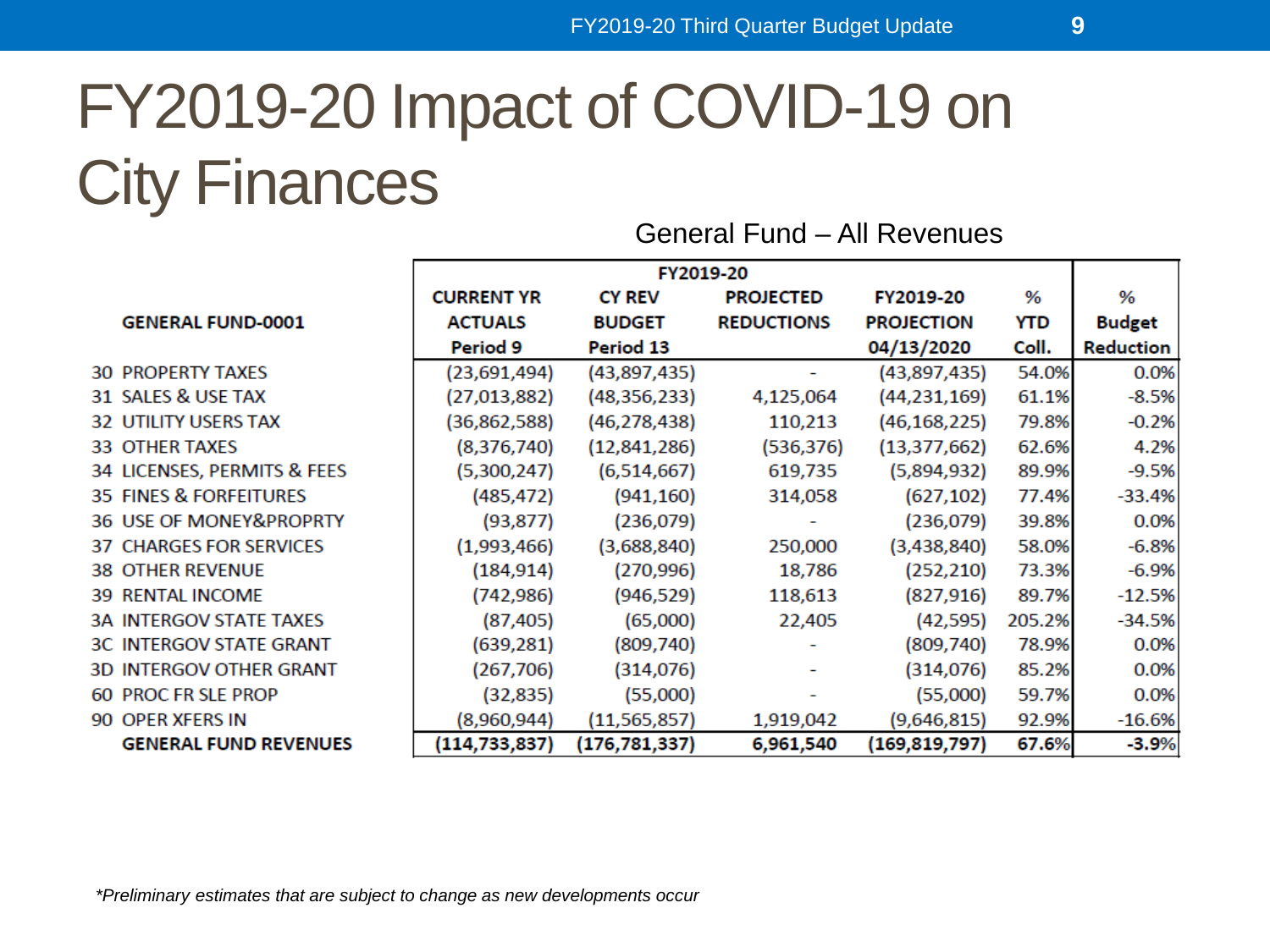#### General Fund – Departmental Revenues

|                                    | FY2019-20         |               |                   |                |            |               |
|------------------------------------|-------------------|---------------|-------------------|----------------|------------|---------------|
|                                    |                   |               |                   |                | %          | %             |
|                                    | <b>CURRENT YR</b> | <b>CY REV</b> | <b>PROJECTED</b>  | <b>REVISED</b> | <b>YTD</b> | <b>Budget</b> |
| <b>GENERAL FUND - DEPARTMENTAL</b> | <b>ACTUALS</b>    | <b>BUDGET</b> | <b>REDUCTIONS</b> | <b>BUDGET</b>  | Coll.      | Reduction     |
| 33 OTHER TAXES                     | (127, 716)        |               |                   |                | 100.0%     | 0.0%          |
| 34 LICENSES, PERMITS & FEES        | (2,325,911)       | (3,264,467)   | 487,015           | (2,777,452)    | 71.2%      | $-14.9%$      |
| 35 FINES & FORFEITURES             | (267, 102)        | (580, 957)    | 313,855           | (267, 102)     | 46.0%      | $-54.0%$      |
| <b>37 CHARGES FOR SERVICES</b>     | (1,993,304)       | (3,536,840)   | 225,000           | (3,311,840)    | 56.4%      | $-6.4%$       |
| <b>38 OTHER REVENUE</b>            | (106, 895)        | (220, 996)    | 8,786             | (212, 210)     | 48.4%      | $-4.0%$       |
| <b>39 RENTAL INCOME</b>            | (587, 962)        | (625, 229)    | 118,613           | (506, 616)     | 94.0%      | $-19.0%$      |
| <b>3C INTERGOV STATE GRANT</b>     | (502, 328)        | (672, 787)    |                   | (672,787)      | 74.7%      | 0.0%          |
| <b>3D INTERGOV OTHER GRANT</b>     | (267, 706)        | (314, 076)    |                   | (314, 076)     | 85.2%      | 0.0%          |
| <b>60 PROC SALE OF PROP</b>        | (32, 835)         | (55,000)      |                   | (55,000)       | 59.7%      | 0.0%          |
| 90 OPER XFERS IN                   | (124, 526)        | (186,778)     |                   | (186, 778)     | 66.7%      | 0.0%          |
| <b>TOTAL GF DEPARTMENTAL</b>       | (6, 336, 286)     | (9,457,130)   | 1,153,269         | (8,303,861)    | 67.0%      | $-12.2%$      |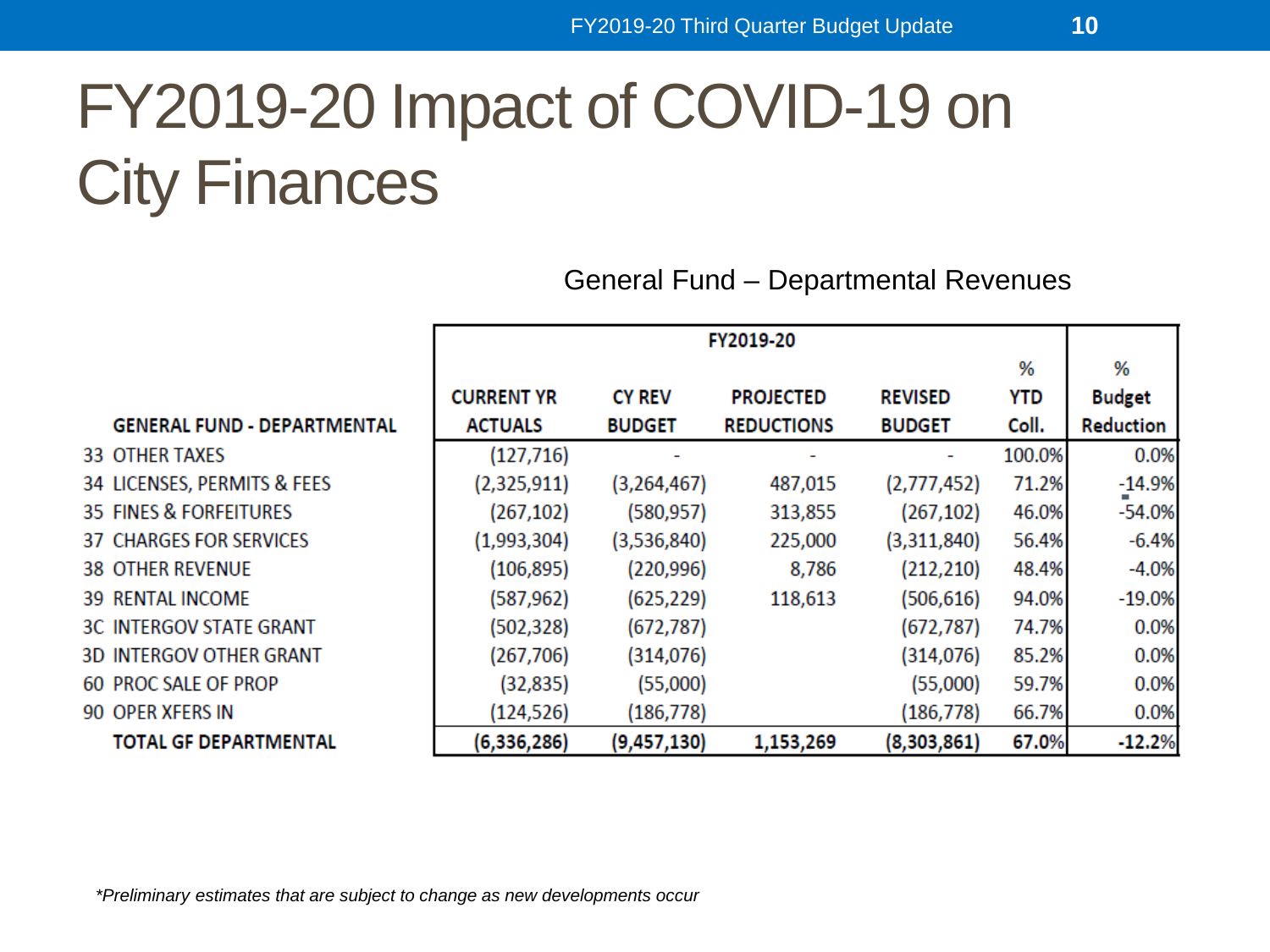|                                   | FY2019-20         |               |                   |                   |                 |                  |
|-----------------------------------|-------------------|---------------|-------------------|-------------------|-----------------|------------------|
|                                   | <b>CURRENT YR</b> | <b>CY REV</b> | <b>PROJECTED</b>  | FY2019-20         | %               | %                |
| <b>GENERAL FUND-0001</b>          | <b>ACTUALS</b>    | <b>BUDGET</b> | <b>REDUCTIONS</b> | <b>PROJECTION</b> | <b>YTD</b>      | <b>Budget</b>    |
|                                   | Period 9          | Period 13     |                   |                   | <b>Expended</b> | <b>Reduction</b> |
| 40 SALARIES & WAGES               | 55,134,525        | 76,532,911    | (340, 982)        | 76,191,929        | 72.4%           | $-0.6%$          |
| <b>41 BENEFITS</b>                | 40,894,440        | 54,904,417    |                   | 54,904,417        | 74.5%           | 0.0%             |
| 42 PROF & ADMIN                   | 5,178,736         | 10,069,862    |                   | 10,069,862        | 51.4%           | 0.0%             |
| <b>43 OTHER OPERATING</b>         | 4,067,121         | 5,276,330     |                   | 5,276,330         | 77.1%           | 0.0%             |
| <b>44 UTILITIES</b>               | 2,877,198         | 4,467,662     |                   | 4,467,662         | 64.4%           | 0.0%             |
| 45 EQPT & CONTRACT SVCS           | 1,559,594         | 2,239,442     |                   | 2,239,442         | 69.6%           | 0.0%             |
| <b>46 PROV FOR INSURANCE LOSS</b> | 4,329             | 4,643         |                   | 4,643             | 93.2%           | 0.0%             |
| 47 COST POOL                      | 10,225,538        | 13,634,097    |                   | 13,634,097        | 75.0%           | 0.0%             |
| 48 ASSET/CAPITAL OUTLAY           | 64,347            | 323,994       |                   | 323,994           | 19.9%           | 0.0%             |
| <b>49 DEBT SVC EXPENDITURE</b>    | 634,638           | 890,289       |                   | 890,289           | 71.3%           | 0.0%             |
| 4A A87 COST PLAN REIMB.           | (3,465,210)       | (4,518,250)   |                   | (4,518,250)       | 76.7%           | 0.0%             |
| 50 GRANT EXPENDITURES             | 101,434           | 251,094       |                   | 251,094           | 40.4%           | 0.0%             |
| 91 OPER XFERS OUT                 | 8,092,927         | 12,704,654    |                   | 12,704,654        | 63.7%           | 0.0%             |
| <b>GENERAL FUND REVENUES</b>      | 125,369,617       | 176,781,145   | (340, 982)        | 176,440,163       | 71.1%           | $-0.3%$          |

#### General Fund – Expenditures

*\*Preliminary estimates that are subject to change as new developments occur*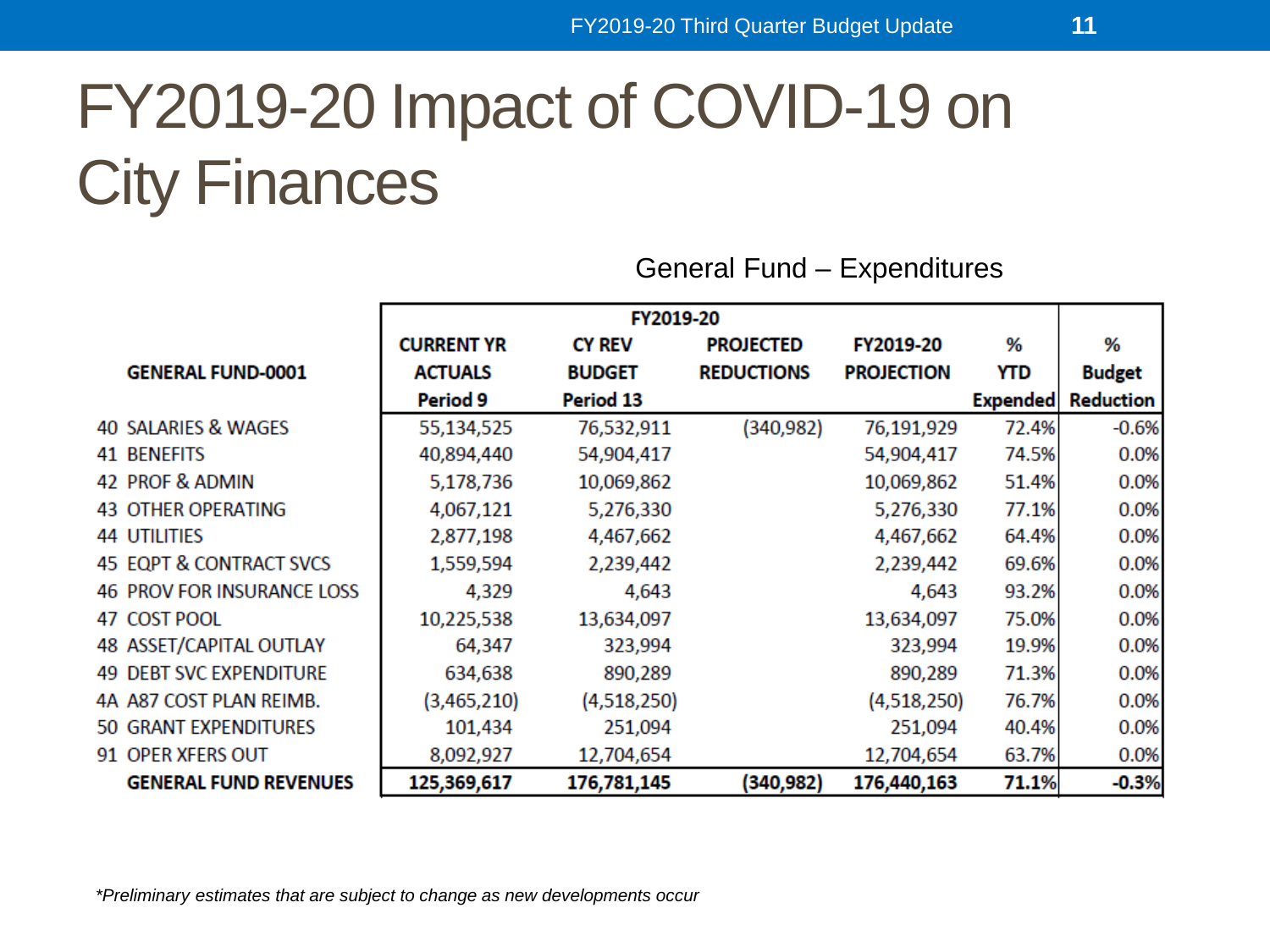General Fund Summary

|                              | FY2019-20<br><b>Adopted</b><br><b>Budget</b> | FY2019-20<br><b>Mid-Year</b><br><b>Budget</b> | FY2019-20<br><b>Projected Budget</b> |
|------------------------------|----------------------------------------------|-----------------------------------------------|--------------------------------------|
| <b>Total GF Revenues</b>     | (176, 218, 420)                              | (176, 781, 337)                               | (169, 819, 797)                      |
| <b>Total GF Expenditures</b> | 176,208,965                                  | 176,781,145                                   | 176,440,163                          |
| (Surplus)/Deficit            | (9, 456)                                     | (191)                                         | 6,620,366                            |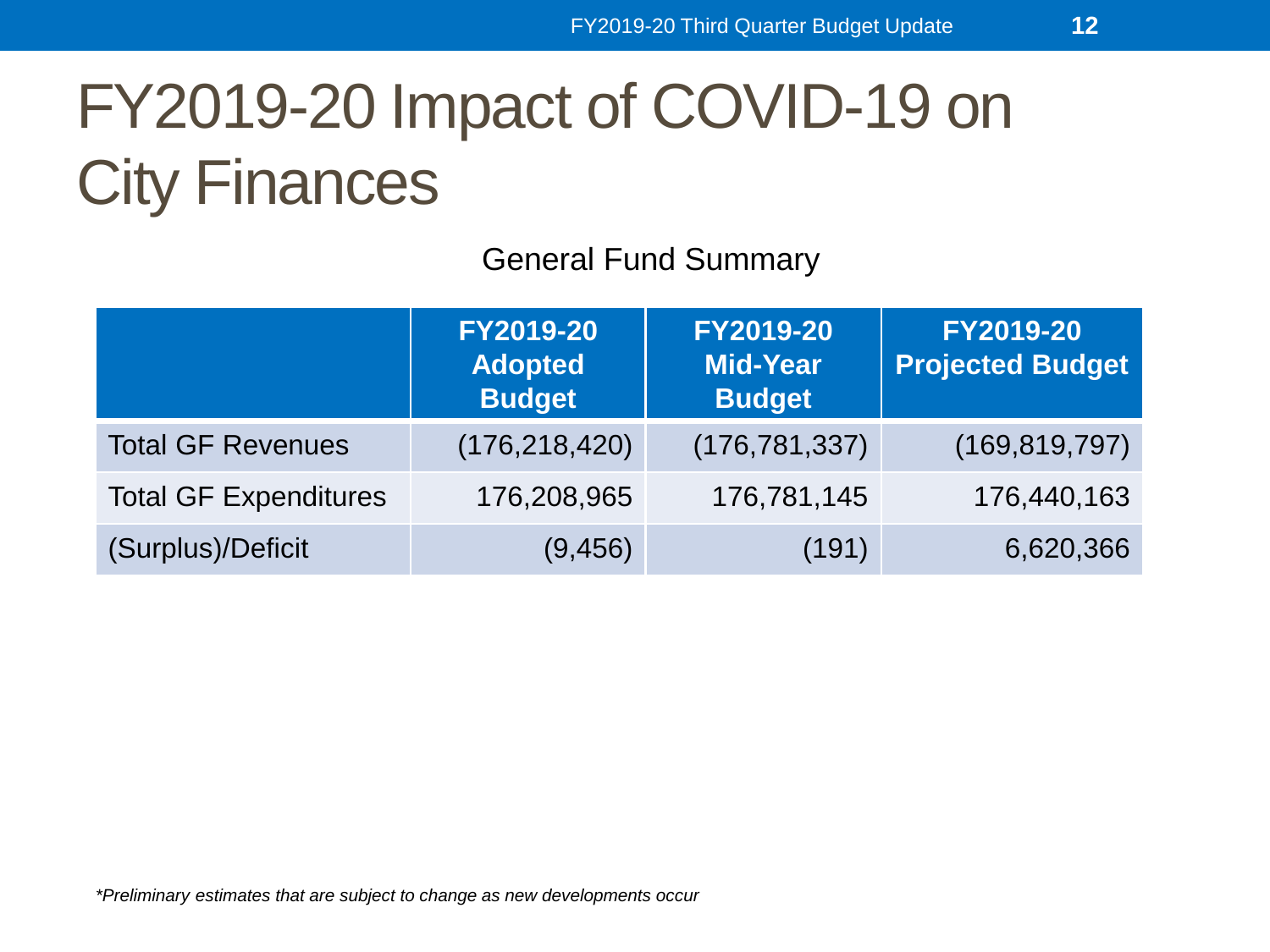Non-General Fund Revenue Reductions

|                                   | <b>Fines &amp;</b><br><b>Forfeitures</b> | <b>Licenses, Permits</b><br>& Fees | <b>Total</b> |
|-----------------------------------|------------------------------------------|------------------------------------|--------------|
| <b>Library Fund</b>               | $-10,000$                                |                                    | $-10,000$    |
| <b>CR Planning &amp; Building</b> |                                          | $-219,032$                         | $-219,032$   |
| Total                             |                                          |                                    | $-229,032$   |

Note: No other impacts to Non-General Funds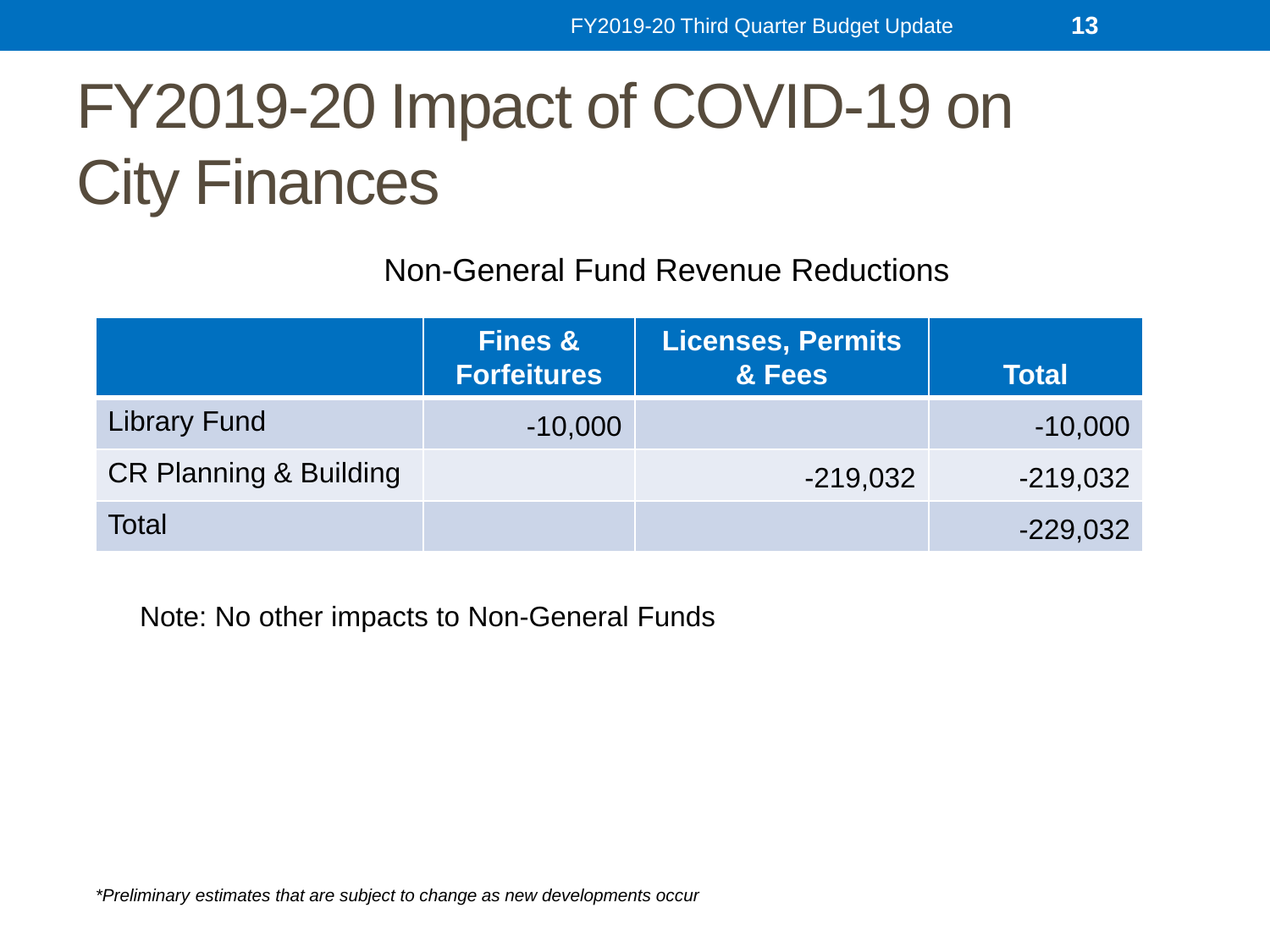#### FY2019-20 Potential Delayed Impacts

- The following areas may be impacted later as the COVID-19 situation continues to evolve:
	- Property Tax
	- Sales & Use Tax
	- Gas Tax
	- Charges for Services
	- Rental Income
	- Licenses, Permits & Fees
	- Fines & Forfeitures
	- Grants
	- Benefits costs (medical, pension, OPEB)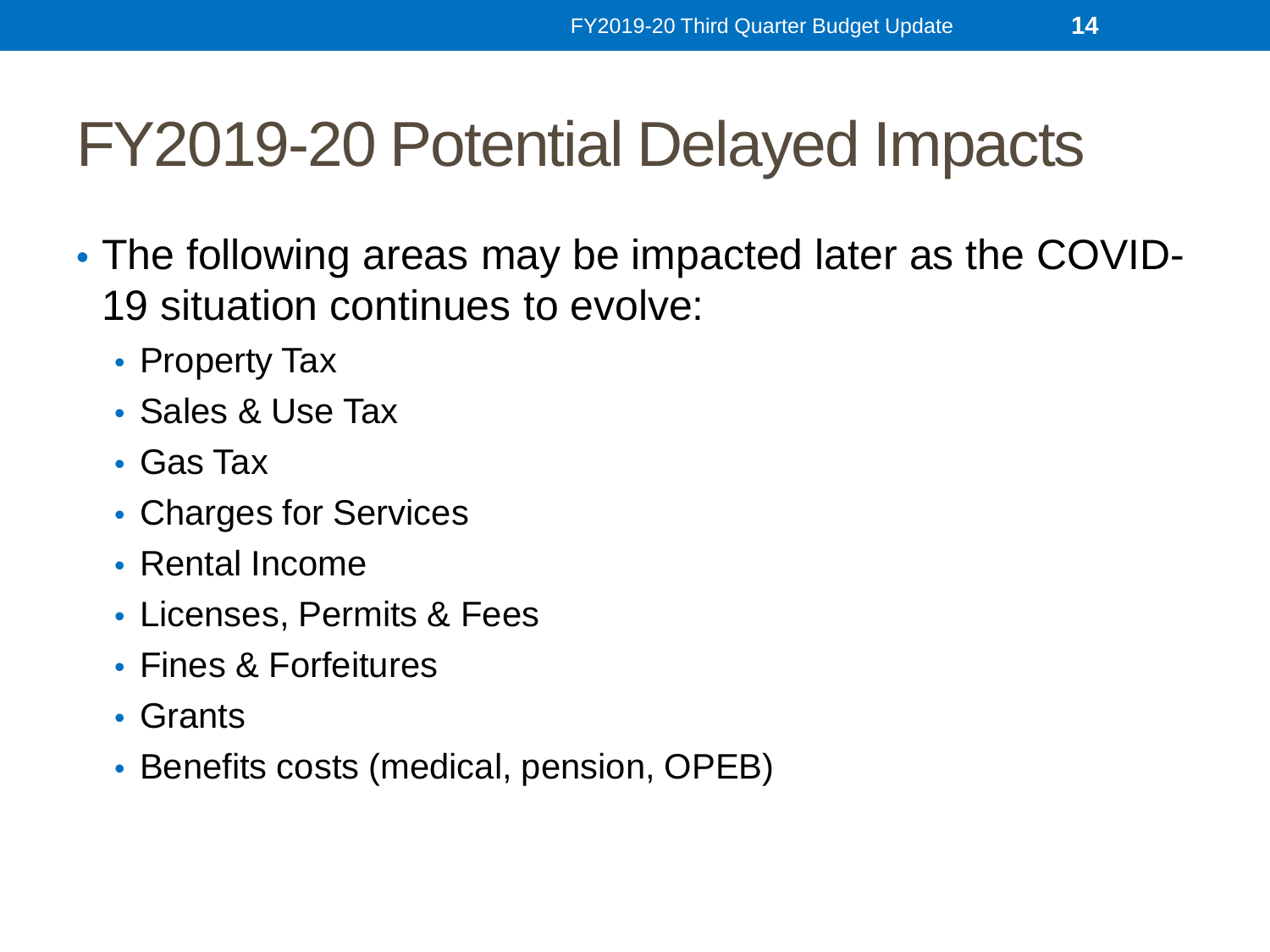#### FY 2019-20 Richmond Housing Authority

- Amended budget deficit of \$2.5 million
	- Add to debt owed to the City
- HUD operating subsidy continues to be inadequate
- City subsidy needed until public housing assets repositioned
	- Repayment agreement will be drafted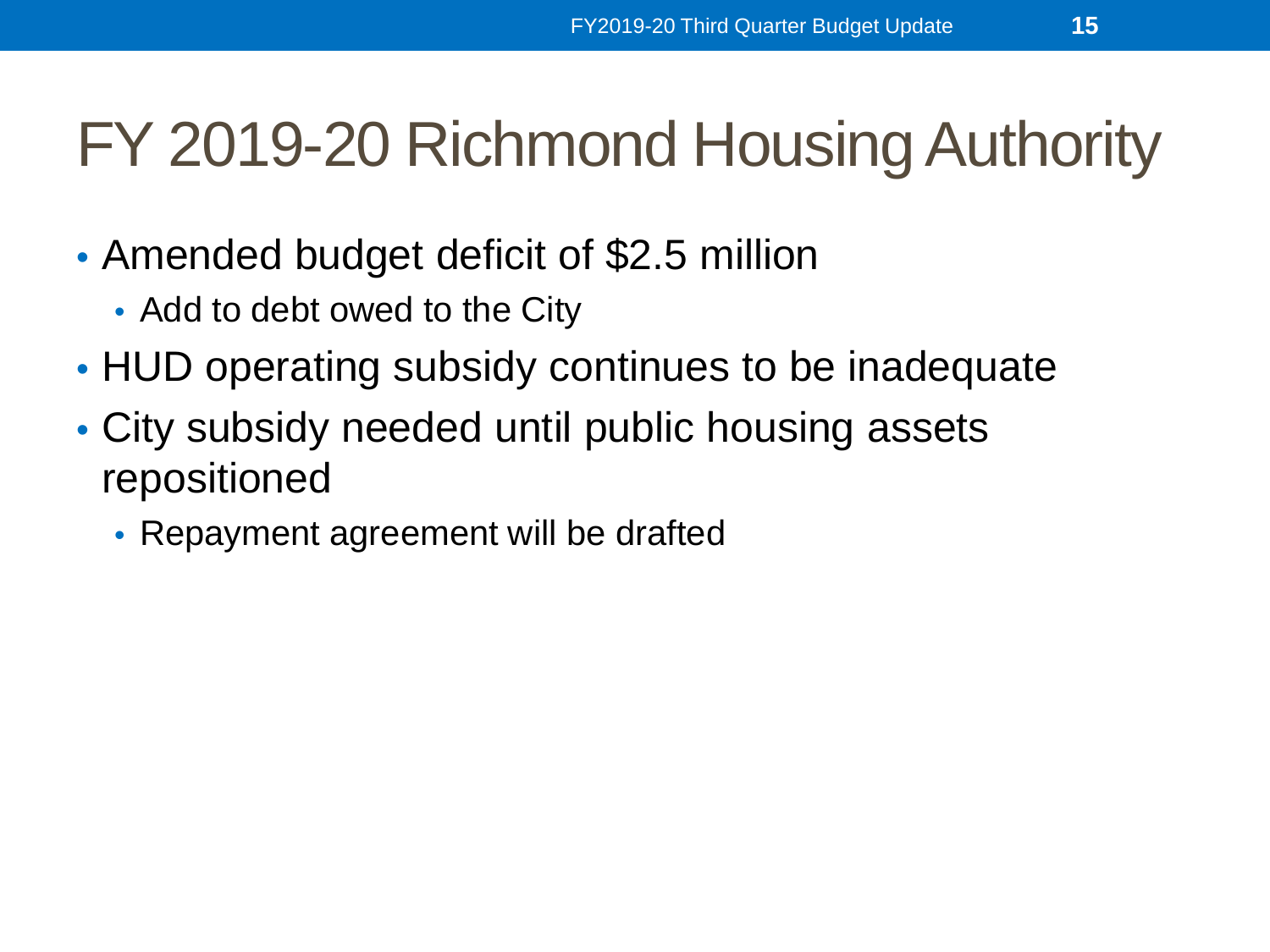# FY2020-21 Budget Kick-off

- Highlights
	- Last five fiscal years ended with a surplus
		- Reserves increased from 7% to 11%
	- Cured negative cash balances in other funds
	- Maintained healthy credit ratings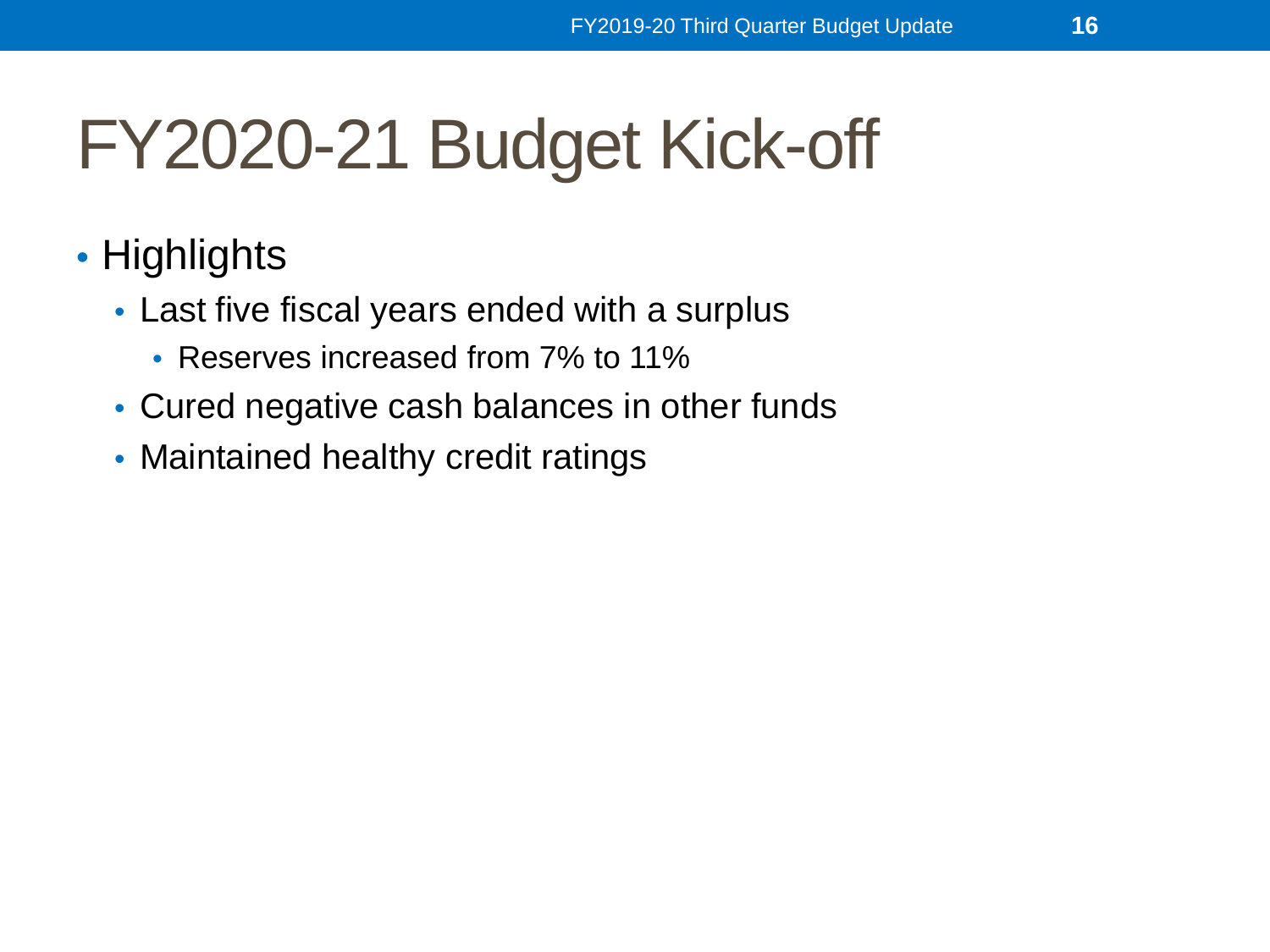# FY2020-21 Budget Kick-off

- Challenges
	- Structural challenges with one-time fixes
	- Reserves \$7 million below 15% minimum
	- Slow growth and losses in major revenue sources
	- Pension and OPEB costs
	- Historical negative cash balances
	- Deferred maintenance and capital improvements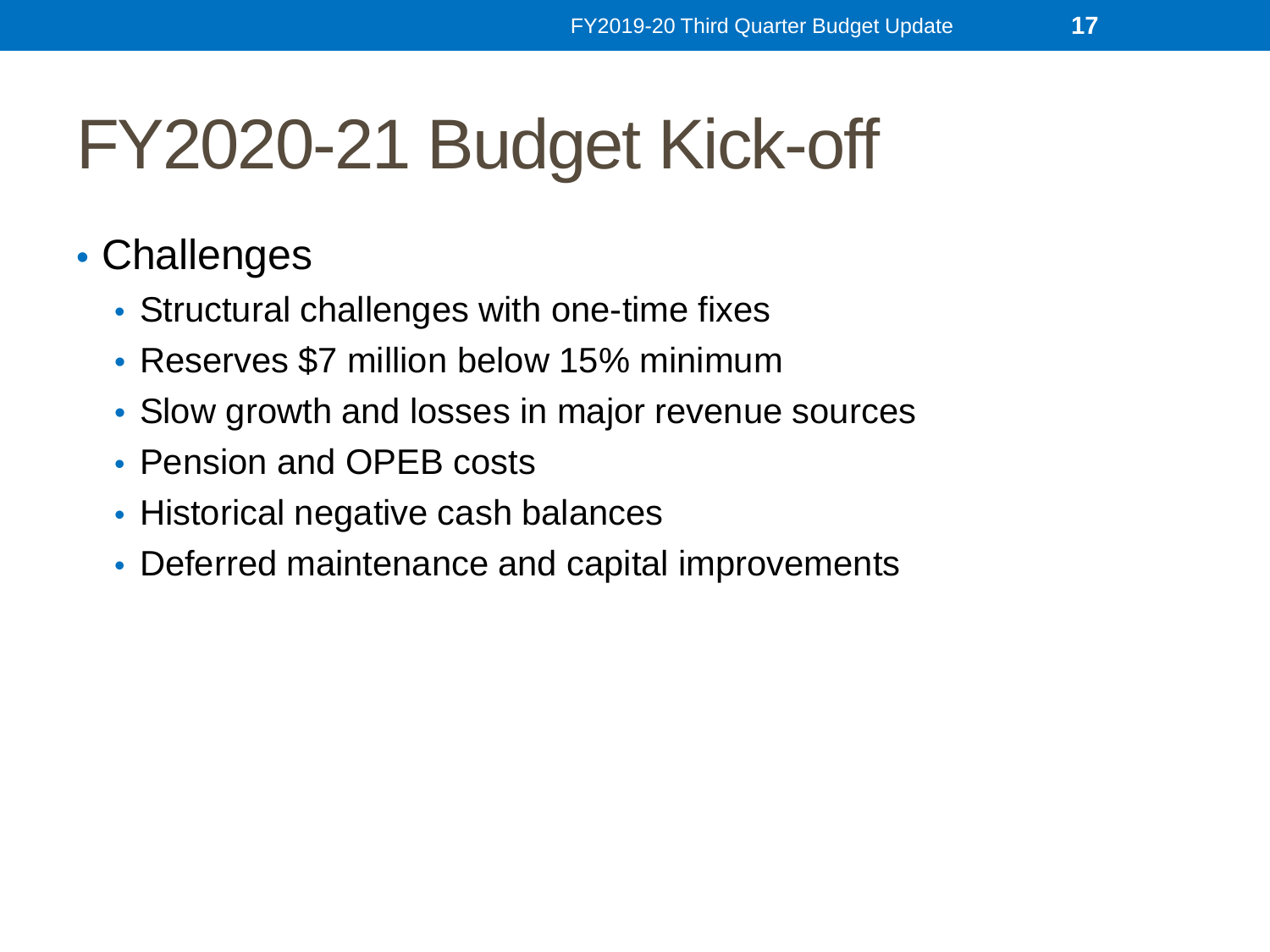# FY2020-21 Budget Development

- Current budget informs next year's budget
- Revenue projections assume COVID-19 impacts and anticipated recession
- Expenditure projections reflect baseline without COVID-19 impacts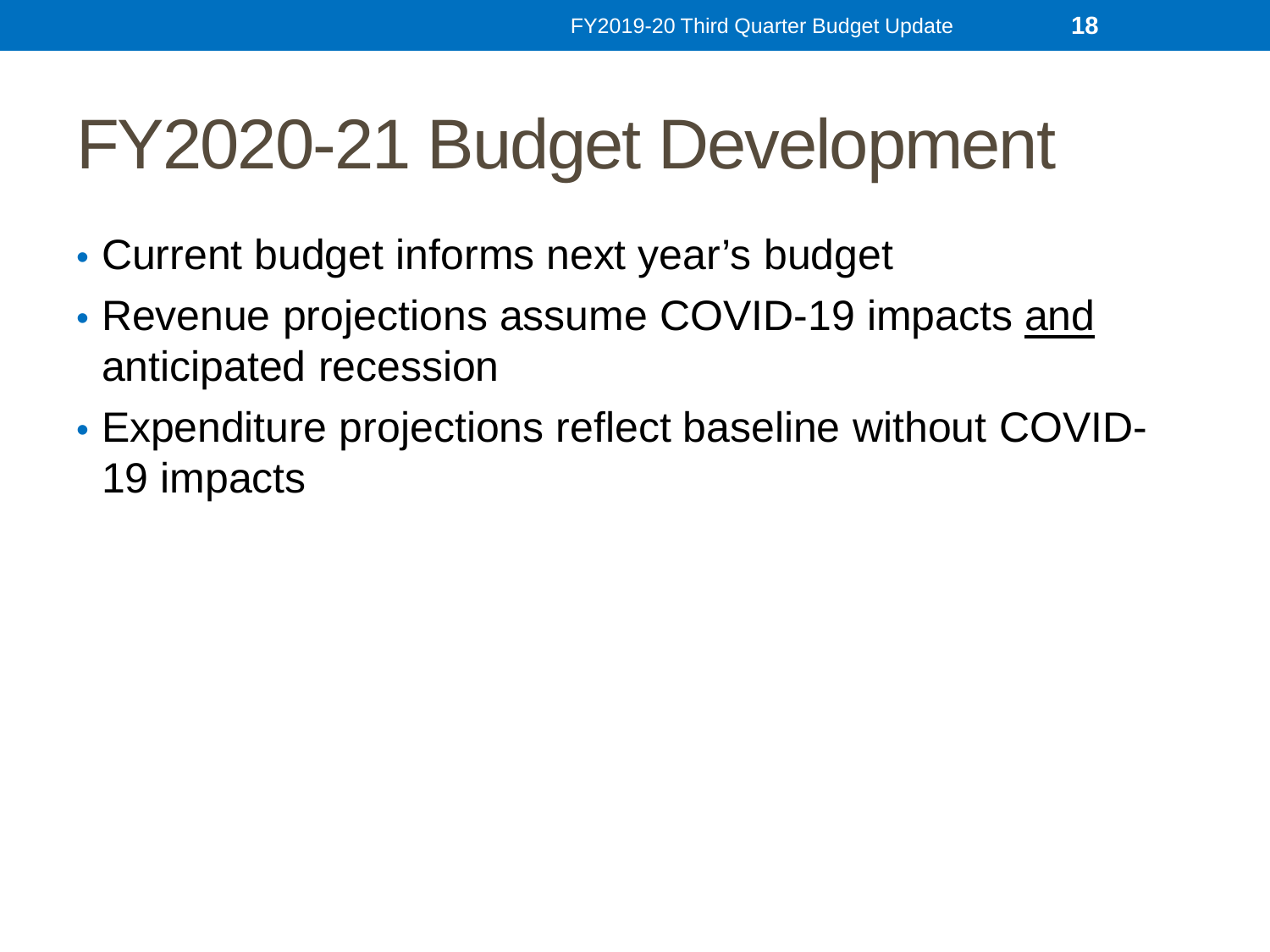# FY2020-21 Budget Development

- Items not included in the budget:
	- New positions
	- Promotions
	- Transfers to fund deferred maintenance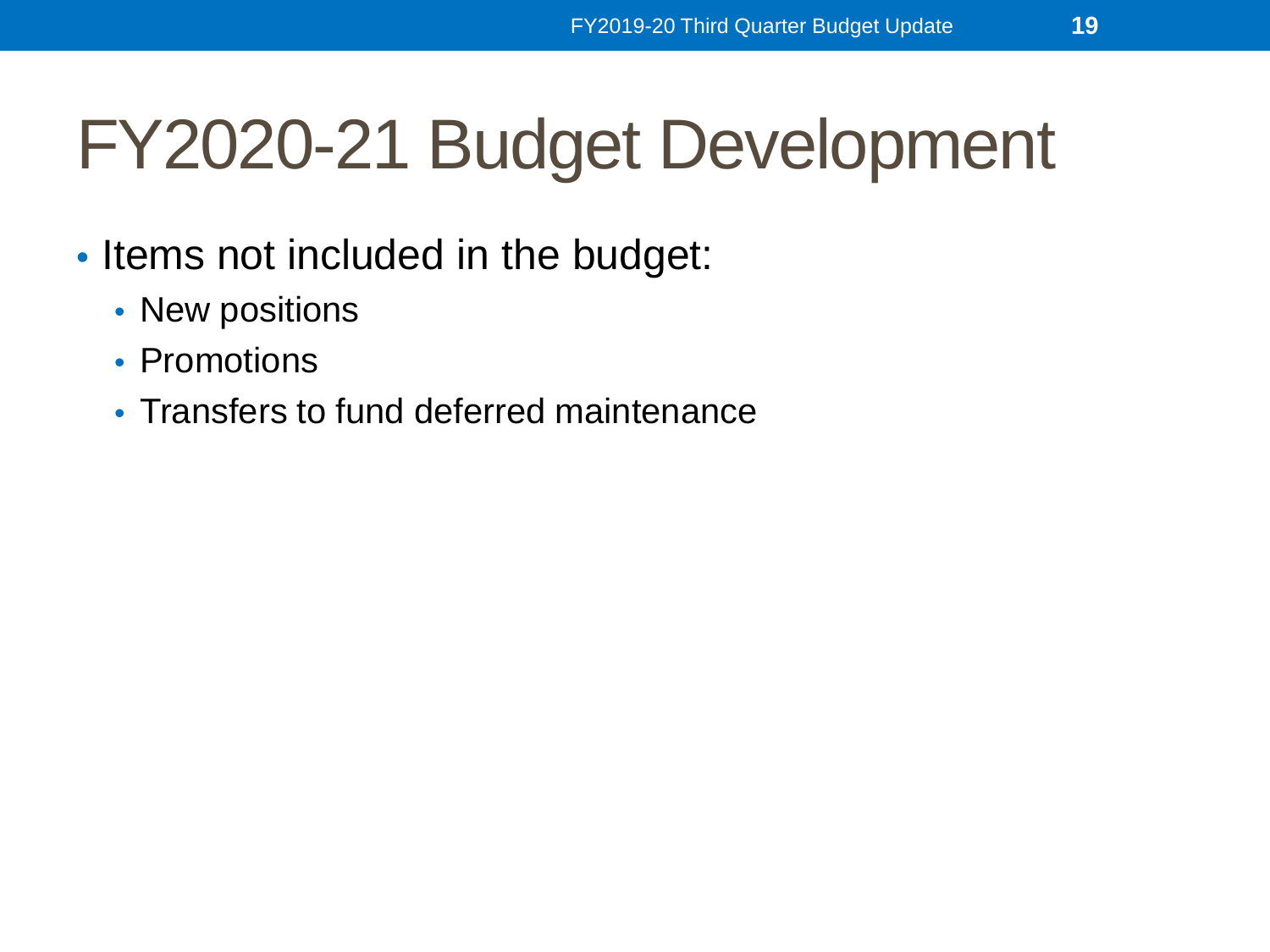#### FY2020-21 General Fund Revenue

#### **Summary**

|                                 | FY2019-20              | FY2019-20             | FY2020-21               |                  |           |
|---------------------------------|------------------------|-----------------------|-------------------------|------------------|-----------|
|                                 | <b>MID-YEAR BUDGET</b> | <b>REVISED BUDGET</b> | <b>PROJECTED BUDGET</b> | <b>\$ CHANGE</b> | % CHANGE  |
| <b>PROPERTY TAXES</b>           | (43,897,435)           | (43,897,435)          | (43,928,806)            | (31, 371)        | 0.1%      |
| <b>SALES &amp; USE TAX</b>      | (48, 356, 233)         | (44, 231, 169)        | (44,995,626)            | (764, 457)       | 1.73%     |
| <b>UTILITY USERS TAX</b>        | (46, 278, 438)         | (46, 168, 225)        | (43,606,312)            | 2,561,913        | $-5.6%$   |
| <b>OTHER TAXES</b>              | (12,841,286)           | (13, 377, 662)        | (12, 398, 074)          | 979,588          | $-7.3%$   |
| LICENSES, PRMITS&FEES           | (6,514,667)            | (5,894,932)           | (6,793,570)             | (898, 638)       | 15.2%     |
| <b>FINES &amp; FORFEITURES</b>  | (941, 160)             | (627, 102)            | (948, 157)              | (321,055)        | 51.2%     |
| <b>USE OF MONEY&amp;PROPRTY</b> | (236,079)              | (236,079)             | (236,079)               |                  | 0.0%      |
| <b>CHARGES FOR SERVICES</b>     | (3,688,840)            | (3,438,840)           | (3,023,440)             | 415,400          | $-12.1%$  |
| <b>OTHER REVENUE</b>            | (270, 996)             | (252, 210)            | (176, 496)              | 75,714           | $-30.0%$  |
| <b>RENTAL INCOME</b>            | (946, 529)             | (827, 916)            | (952, 123)              | (124, 207)       | 15.0%     |
| <b>INTERGOV STATE TAXES</b>     | (65,000)               | (42, 595)             | (87, 405)               | (44, 810)        | 105.2%    |
| <b>INTERGOV STATE GRANT</b>     | (809, 740)             | (809, 740)            | (100,000)               | 709,740          | $-87.7%$  |
| <b>INTERGOV OTHER GRANT</b>     | (314, 076)             | (314,076)             | (167, 856)              | 146,220          | $-46.6%$  |
| <b>PROC FR SLE PROP</b>         | (55,000)               | (55,000)              |                         | 55,000           | $-100.0%$ |
| <b>OPER XFERS IN</b>            | (11, 565, 857)         | (9,646,815)           | (8, 542, 234)           | 1,104,581        | $-11.5%$  |
| <b>TOTAL REVENUES</b>           | (176, 781, 337)        | (169, 819, 796)       | (165, 956, 178)         | 3,863,618        | $-2.3%$   |

*\*Preliminary estimates that are subject to change as new developments occur*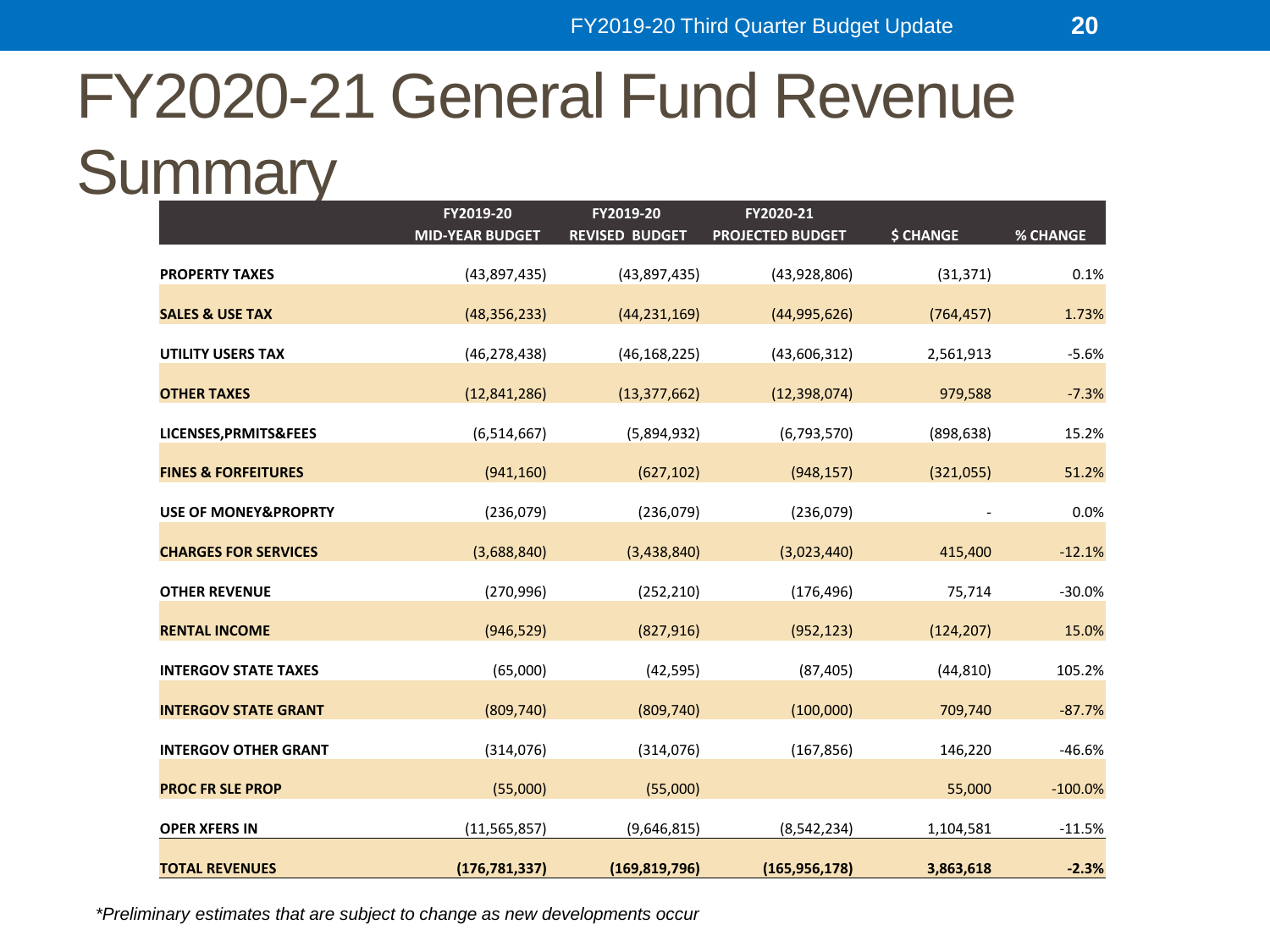#### FY2020-21 General Fund Expenditure **Summary**

|                                 | FY2019-20              | FY2019-20             | FY2020-21               |                  |                 |
|---------------------------------|------------------------|-----------------------|-------------------------|------------------|-----------------|
|                                 | <b>MID-YEAR BUDGET</b> | <b>REVISED BUDGET</b> | <b>PROJECTED BUDGET</b> | <b>\$ CHANGE</b> | <b>% CHANGE</b> |
| <b>SALARIES AND WAGES</b>       | 76,532,911             | 76,191,929            | 76,312,040              | 120,111          | 0.2%            |
| <b>PYRLL/FRINGE BENEFIT</b>     | 54,904,417             | 54,904,417            | 63,502,905              | 8,598,488        | 15.7%           |
| <b>PROF &amp; ADMIN</b>         | 10,069,862             | 10,069,862            | 10,573,732              | 503,870          | 5.0%            |
| <b>OTHER OPERATING</b>          | 5,276,330              | 5,276,330             | 4,990,858               | (285, 472)       | $-5.4%$         |
| <b>UTILITIES</b>                | 4,467,662              | 4,467,662             | 4,165,982               | (301, 680)       | $-6.8%$         |
| <b>EQPT &amp; CONTRACT SVCS</b> | 2,239,442              | 2,239,442             | 2,165,494               | (73, 948)        | $-3.3%$         |
| <b>PROVISN FOR INS LOSS</b>     | 4,643                  | 4,643                 | 3,143                   | (1,500)          | $-32.3%$        |
| <b>COST POOL</b>                | 13,634,097             | 13,634,097            | 18,428,606              | 4,794,509        | 35.2%           |
| <b>ASSET/CAPITAL OUTLAY</b>     | 323,994                | 323,994               | 5,061,178               | 4,737,184        | 1462.1%         |
| <b>DEBT SVC EXPENDITURE</b>     | 890,289                | 890,289               | 1,375,767               | 485,479          | 54.5%           |
| <b>A87 COST PLAN REIMBS</b>     | (4,518,250)            | (4,518,250)           | (4,518,250)             |                  | 0.0%            |
| <b>GRANT EXPENDITURES</b>       | 251,094                | 251,094               | 40,000                  | (211,094)        | $-84.1%$        |
| <b>OPER XFERS OUT</b>           | 12,704,654             | 12,704,654            | 10,974,029              | (1,730,625)      | $-13.6%$        |
| <b>TOTAL EXPENDITURES</b>       | 176,781,145            | 176,440,163           | 193,075,485             | 16,635,322       | 9.4%            |
|                                 |                        |                       |                         |                  |                 |
| <b>NET (SURPLUS)/DEFICIT</b>    | (192)                  | 6,620,367             | 27,119,307              | 20,498,940       | 309.63%         |

*\*Preliminary estimates that are subject to change as new developments occur*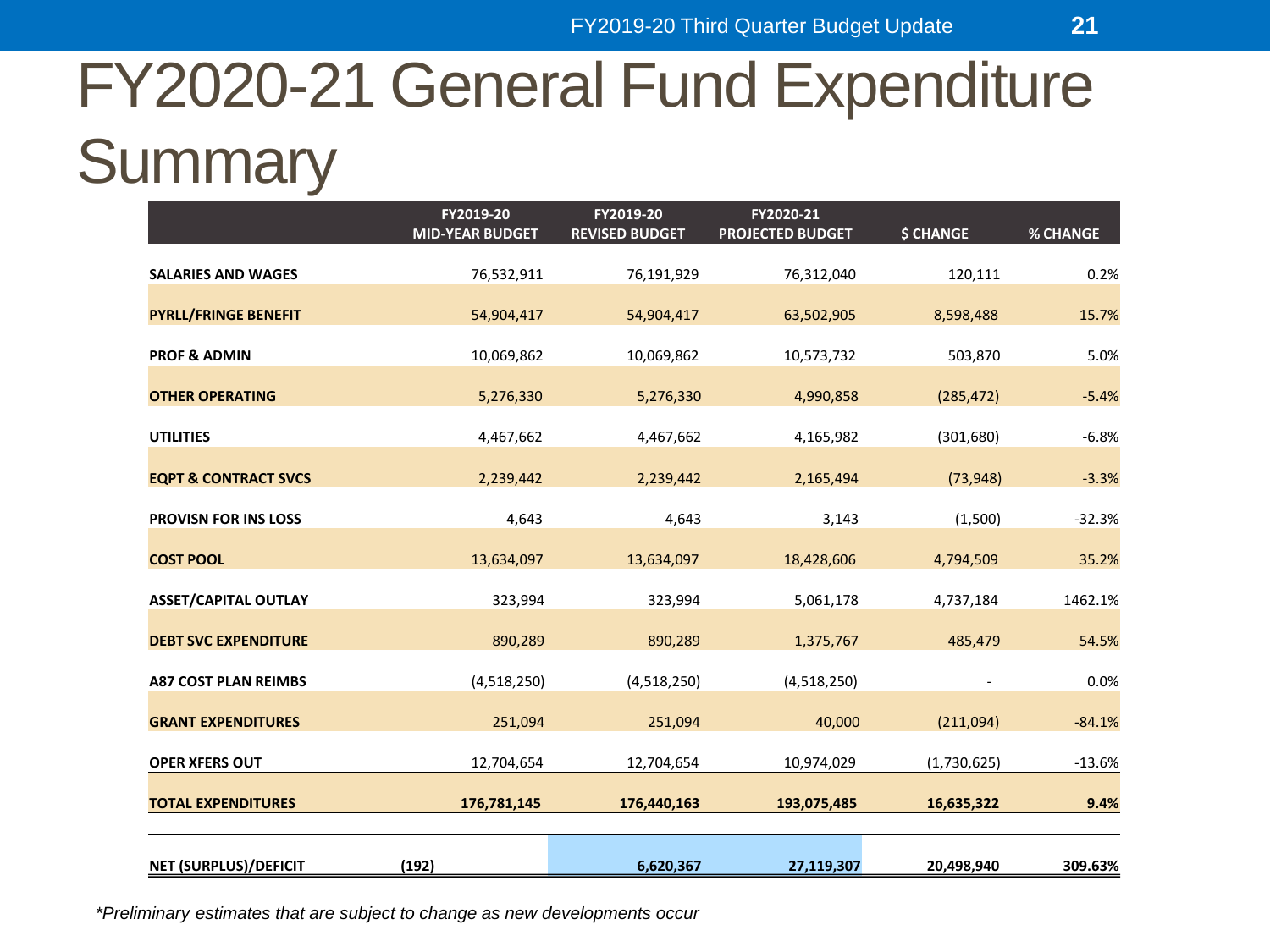# Conclusion/Next Steps

- Preliminary budget projections to be scrubbed
- COVID-19 and anticipated recession present significant challenges
- Staff identifying cost-savings and revenue generating opportunities
- Items due to City Council on May 5, 2020:
	- The FY2020-21Draft Budget
	- Status report of revenue generation strategies